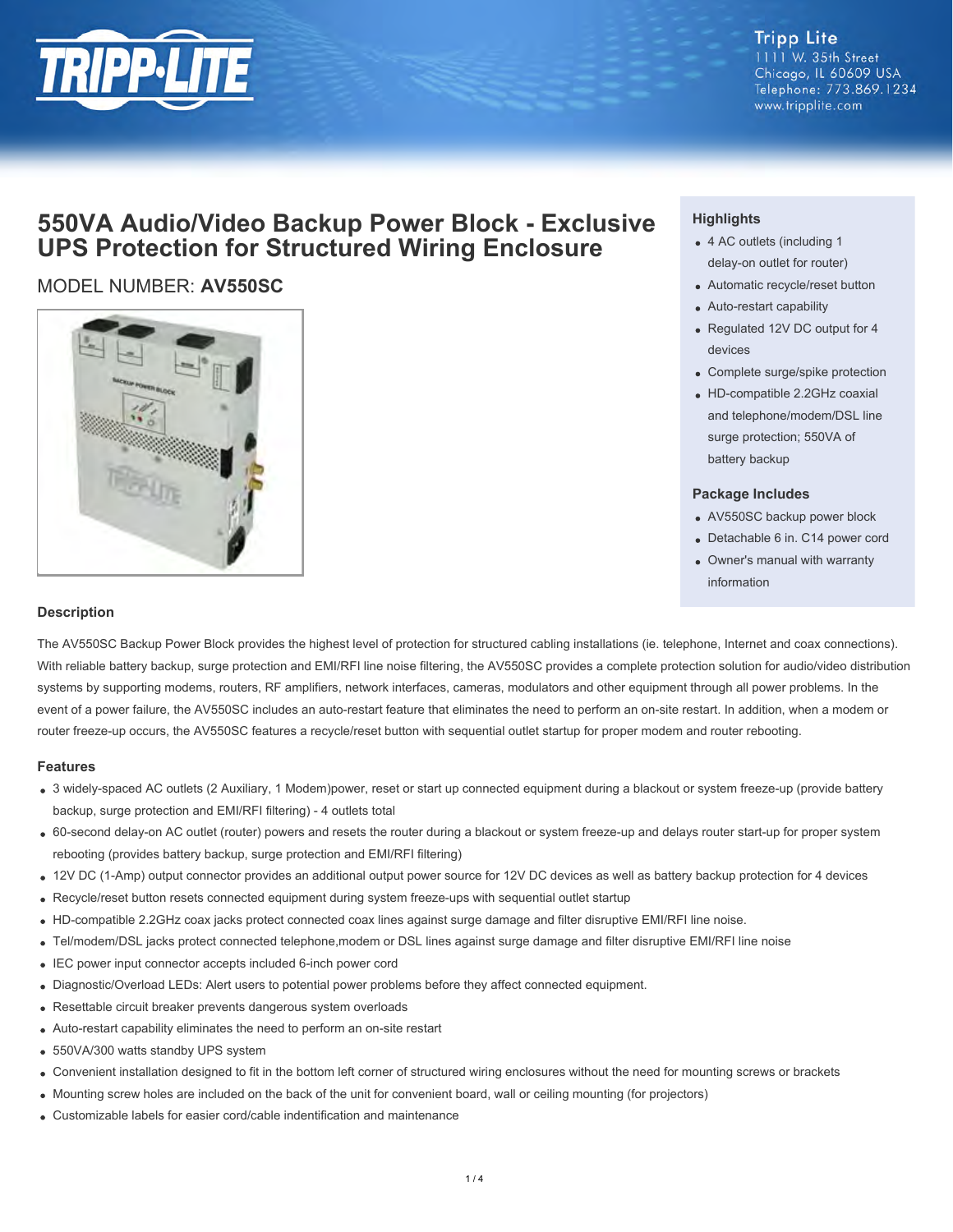

# **Specifications**

| <b>OUTPUT</b>                                 |                                                                   |  |
|-----------------------------------------------|-------------------------------------------------------------------|--|
| Output Volt Amp Capacity (VA)                 | 550                                                               |  |
| Output Watt Capacity (Watts)                  | 300                                                               |  |
| Nominal Output Voltage(s)<br>Supported        | 115V; 120V                                                        |  |
| <b>Frequency Compatibility</b>                | 60 Hz                                                             |  |
| Output Voltage Regulation (Battery<br>Mode)   | $115V$ (+/- $5\%$ )                                               |  |
| <b>Output Receptacles</b>                     | $(4) 5-15R$                                                       |  |
| Output Receptacle Details                     | One receptacle has a 60 second power-up delay                     |  |
| Output AC Waveform (AC Mode)                  | Sine wave                                                         |  |
| Output AC Waveform (Battery Mode)             | PWM sine wave                                                     |  |
| <b>INPUT</b>                                  |                                                                   |  |
| Rated input current (Maximum Load)            | <b>10A</b>                                                        |  |
| Nominal Input Voltage(s) Supported            | <b>120V AC</b>                                                    |  |
| UPS Input Connection Type                     | 5-15P; C14 inlet                                                  |  |
| UPS Input Connection Description              | 5-15P input cable is detachable via C14 inlet on UPS              |  |
| Input Circuit Breakers                        | 10A                                                               |  |
| UPS Input Cord Length (ft.)                   | 0.5                                                               |  |
| UPS Input Cord Length (m)                     | 0.2                                                               |  |
| <b>Recommended Electrical Service</b>         | 15A 120V                                                          |  |
| Input Phase                                   | Single-Phase                                                      |  |
| <b>BATTERY</b>                                |                                                                   |  |
| Full Load Runtime (min.)                      | 3 min. (300w)                                                     |  |
| Half Load Runtime (min.)                      | 10 min. (150w)                                                    |  |
| DC System Voltage (VDC)                       | 12                                                                |  |
| Battery Recharge Rate (Included<br>Batteries) | Less than 9 hours from 10% to 90%                                 |  |
| <b>USER INTERFACE, ALERTS &amp; CONTROLS</b>  |                                                                   |  |
| Switches                                      | Includes 1 on/off push button (also acts as recycle/reset button) |  |
| <b>LED Indicators</b>                         | 2 LEDs indicate power status and overload/low battery status      |  |
| <b>SURGE / NOISE SUPPRESSION</b>              |                                                                   |  |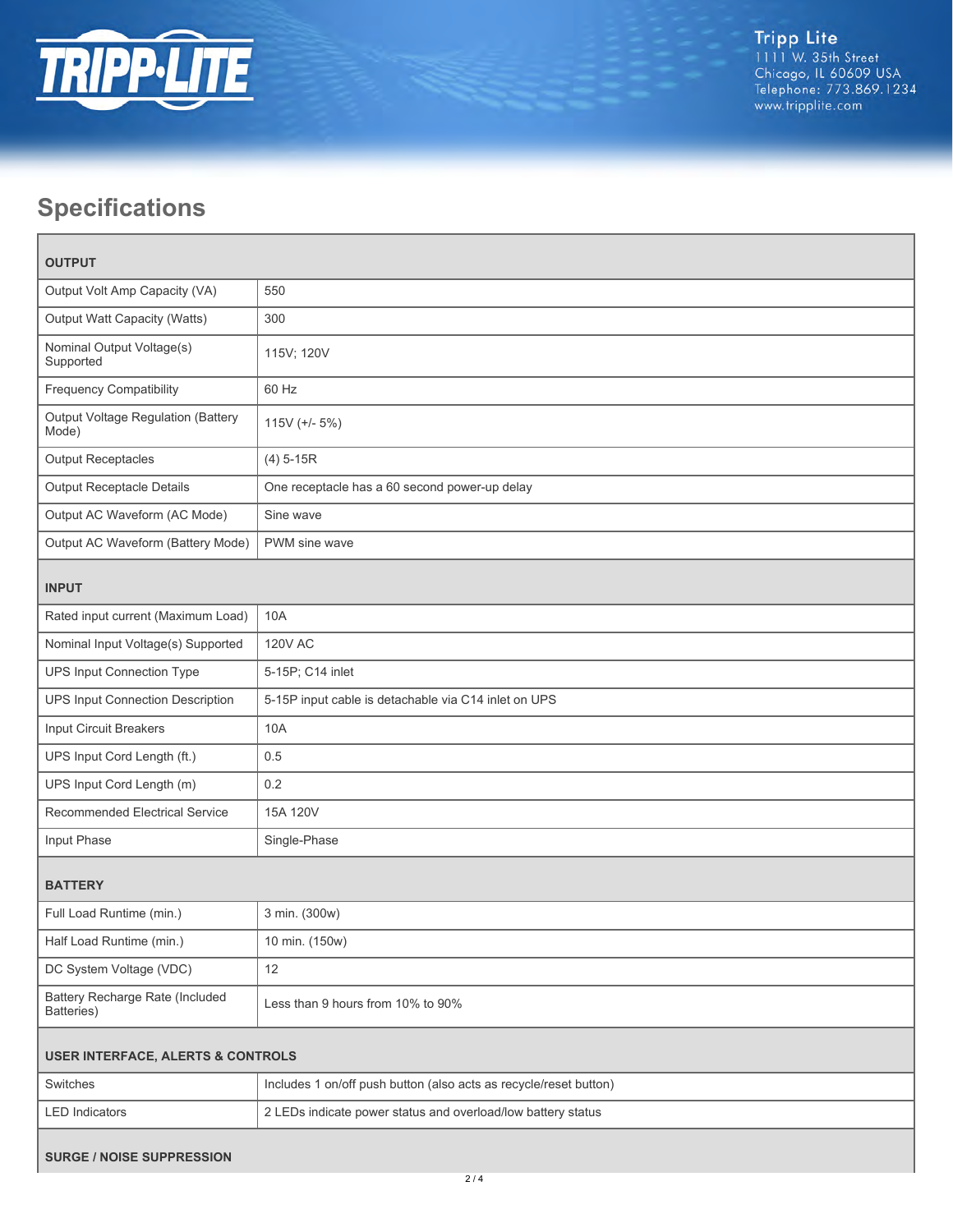

Tripp Lite<br>1111 W. 35th Street<br>Chicago, IL 60609 USA<br>Telephone: 773.869.1234<br>www.tripplite.com

| UPS AC Suppression Joule Rating                     | 1038                                                       |  |
|-----------------------------------------------------|------------------------------------------------------------|--|
| <b>UPS AC Suppression Response</b><br>Time          | Instantaneous                                              |  |
| <b>UPS Dataline Suppression</b>                     | 1 line TEL/DSL (1 in / 1 out); Coax jacks (1 set)          |  |
| <b>UPS Dataline Suppression Details</b>             | HD-compatible 2.2GHz coaxial protection                    |  |
| EMI / RFI AC Noise Suppression                      | Yes                                                        |  |
| <b>PHYSICAL</b>                                     |                                                            |  |
| Primary Form Factor                                 | Tower                                                      |  |
| <b>UPS Power Module Dimensions</b><br>(hwd, in.)    | $8.4 \times 6.8 \times 3$                                  |  |
| <b>UPS Power Module Dimensions</b><br>(hwd, cm)     | 21.2 x 17.2 x 7.5                                          |  |
| UPS Power Module Weight (lbs.)                      | 7.8                                                        |  |
| UPS Power Module Weight (kg)                        | 3.5                                                        |  |
| UPS Shipping Dimensions (hwd / in.)                 | $4.5 \times 8.4 \times 9.9$                                |  |
| UPS Shipping Dimensions (hwd /<br>cm)               | $11.5 \times 21.2 \times 25.2$                             |  |
| Shipping Weight (lbs.)                              | 8.4                                                        |  |
| Shipping Weight (kg)                                | 3.8                                                        |  |
|                                                     |                                                            |  |
| <b>UPS Housing Material</b>                         | Sheet metal                                                |  |
| <b>ENVIRONMENTAL</b>                                |                                                            |  |
| <b>Operating Temperature Range</b>                  | +32 to +104 degrees Fahrenheit / 0 to +40 degrees Celsius  |  |
| Storage Temperature Range                           | +5 to +122 degrees Fahrenheit / -15 to +50 degrees Celsius |  |
| <b>Relative Humidity</b>                            | 0 to 95%, non-condensing                                   |  |
| AC Mode BTU / Hr. (Full Load)                       | 31.5                                                       |  |
| Battery Mode BTU / Hr. (Full Load)                  | 223.9                                                      |  |
| AC Mode Efficiency Rating (100%<br>Load)            | 97%                                                        |  |
| <b>COMMUNICATIONS</b>                               |                                                            |  |
| <b>Communications Interface</b>                     | None                                                       |  |
| <b>LINE / BATTERY TRANSFER</b>                      |                                                            |  |
| <b>Transfer Time</b>                                | 4 milliseconds                                             |  |
| Low Voltage Transfer to Battery<br>Power (Setpoint) | 99V (adjustable to 83V via potentiometer)                  |  |